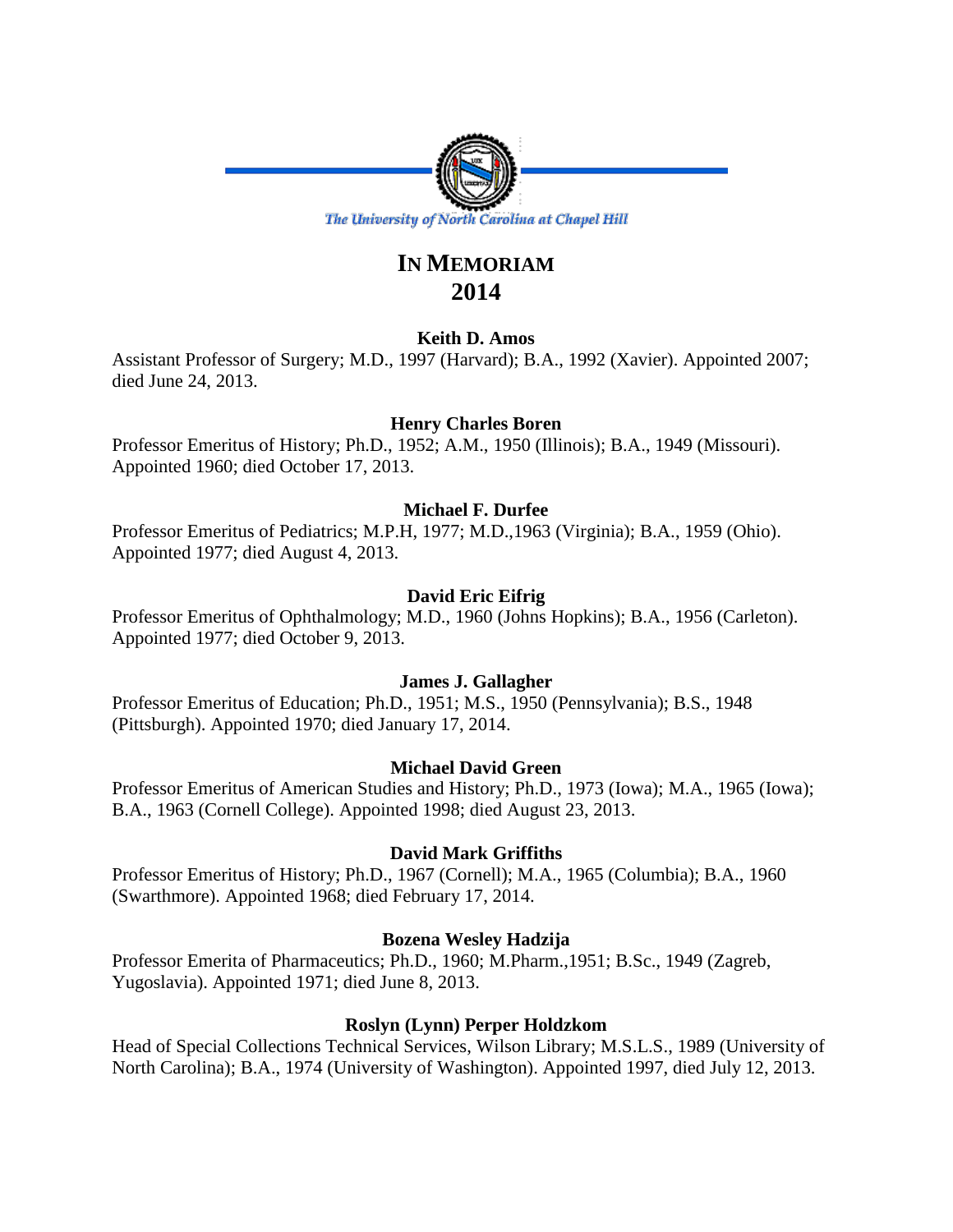#### **Teresa L. Illinitch**

Clinical Instructor of Social Work; M.S.W., 1994 (San Jose State); B.A.,1984 (Stanford). Appointed 2009; died February 3, 2014.

#### **Henry Rudolph Immerwahr**

Professor Emeritus of Greek; Ph.D., 1943 (Yale); B.A., 1938 (Florence). Appointed 1957; died September 15, 2013.

#### **Richard William Kinnaird**

Professor Emeritus of Art; M.F.A., 1958 (Illinois); B.A., 1953 (Carleton). Appointed 1964; died March 18, 2013.

#### **Henry Neil Kirkman, Jr.**

Professor Emeritus of Pediatrics; M.D., 1952 (Johns Hopkins); M.S., 1950 (Emory); B.S., 1947 (Georgia Tech). Appointed 1965; died May 29, 2013.

#### **William Edmund Lassiter**

Professor Emeritus of Medicine; M.D., 1954; A.B., 1950 (Harvard). Appointed 1960; died May 11, 2013.

### **Anthony George Lo Re'**

Professor Emeritus of Spanish; Ph.D., 1965 (University of North Carolina); M.A., 1949; A.B., 1948 (Louisiana State). Appointed 1960; died February 21, 2014.

#### **Richard H. Lawson**

Professor Emeritus of German; Ph.D., 1956 (California, Los Angeles); M.A., 1948; B.A., 1941 (Oregon). Appointed 1976; died October 4, 2012.

#### **Melinda S. Meade**

Professor Emerita of Geology; Ph.D., 1974 (Hawaii); M.A., 1970 (Michigan State); B.A., 1966 (Hofstra). Appointed 1978; died November 19, 2013.

#### **Eugen Merzbacher**

Professor Emeritus of Physics; Ph.D., 1950; A.M., 1958 (Harvard); Licentiate Dip., 1943 (Istanbul). Appointed 1952; died June 6, 2013.

#### **Margaret M. Miller**

Clinical Assistant Professor Emerita of Nursing; Ph.D., 1990; M.S.N., 1977 (University of North Carolina); B.S.N., 1974 (East Tennessee State). Appointed 1997; died June 15, 2013.

#### **James Worrell Pruett**

Professor Emeritus of Music; Ph.D., 1962, M.A., 1957; A.B.,1955 (University of North Carolina). Appointed 1961; died February 26, 2014.

#### **Louis Decimus Rubin, Jr.**

Professor Emeritus of English; Ph.D., 1954 (Johns Hopkins); M.A., 1949; B.A., 1946 (Richmond) Appointed 1967; died November 16, 2013.